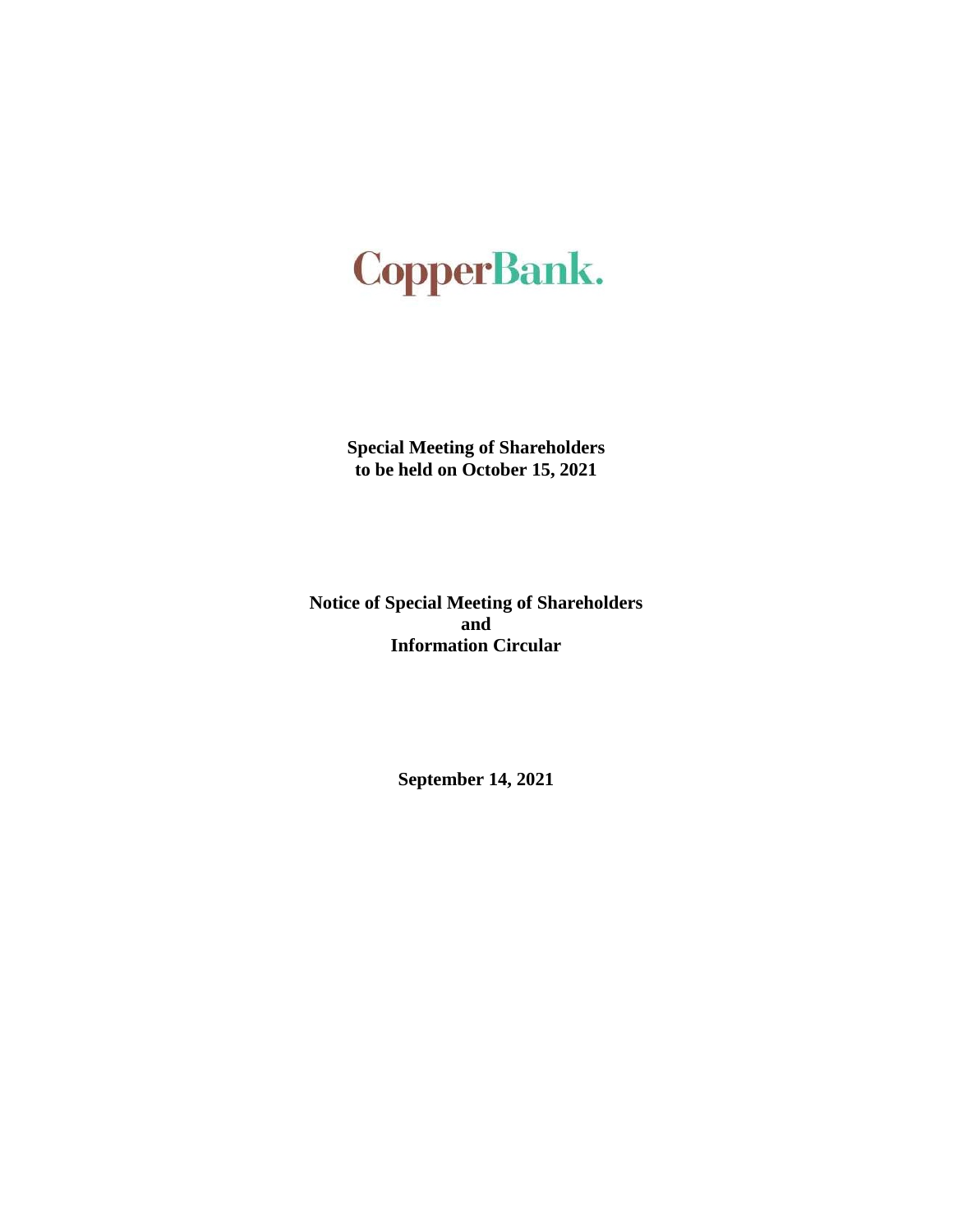# **COPPERBANK RESOURCES CORP.**

## **NOTICE OF SPECIAL MEETING OF SHAREHOLDERS**

| Date                         | Friday, October 15, 2021                |  |
|------------------------------|-----------------------------------------|--|
|                              |                                         |  |
| Time:                        | 10:30 a.m. (Vancouver time)             |  |
| Live Webcast:                | https://meetnow.global/MT9JSV9          |  |
|                              |                                         |  |
| <b>Proxy Appointee Code:</b> | http://www.computershare.com/copperbank |  |
|                              |                                         |  |

NOTICE IS HEREBY GIVEN that a special meeting (the "**Meeting**") of the shareholders of CopperBank Resources Corp. (the "**Company**") will be conducted via live webcast for the following purposes:

- 1. To approve the Company's long term incentive plan; and
- 2. To transact such other business as may properly be put before the Meeting.

Accompanying this Notice of Meeting is the Management Information Circular where you can find more information on how to vote your shares in the Company.

You are entitled to vote at the Meeting if you were a shareholder as at the close of business on September 14, 2021.

Registered shareholders and duly appointed proxyholders can participate in and listen to the presentation, vote and submit questions during the Meeting by visiting the following URL: https://meetnow.global/MT9JSV9.

DATED this 14<sup>th</sup> day of September, 2021

## **ON BEHALF OF THE BOARD**

(signed) "*Russell Ball"*

Russell Ball Chair of the Board of Directors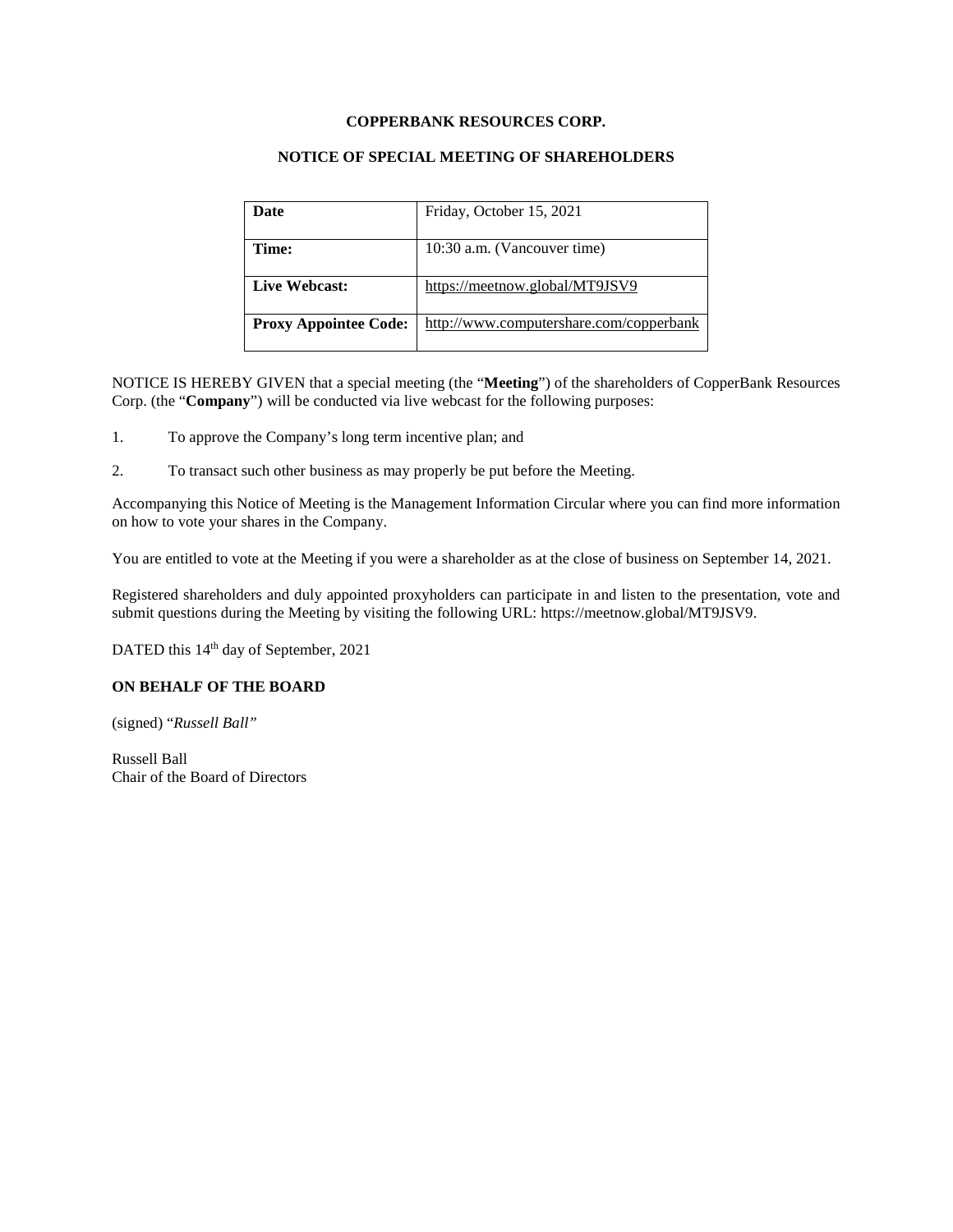

### **MANAGEMENT INFORMATION CIRCULAR**

#### **FOR THE 2021 SPECIAL MEETING OF SHAREHOLDERS**

This Information Circular (the "**Circular**") is furnished in connection with the solicitation of proxies by management ("**Management**") of **CopperBank Resources Corp.** (the "Company"), for use at the Special Meeting (the "**Meeting**"), of the shareholders of the Company ("**Shareholders**"), to be held at the time and place and for the purposes set forth in the accompanying Notice of Meeting and at any adjournment thereof.

The date of this Circular is September 14, 2021. Unless otherwise indicated, all dollar amounts referred to herein are in Canadian dollars.

#### *Persons Making This Solicitation Of Proxies*

This solicitation is made on behalf of Management. It is expected that the solicitation will be primarily by mail. Proxies may also be solicited personally by employees of the Company. Cost of the solicitation will be borne by the Company. In addition to the use of mail, proxies may be solicited by personal interviews, personal delivery, telephone or any form of electronic communication or by directors, officers and employees of the Company who will not be directly compensated for their efforts. The Company has arranged for intermediaries (the "Intermediaries") to forward meeting materials to beneficial owners of the common shares of the Company ("Common Shares") held of record by those Intermediaries and the Company may reimburse the Intermediaries for their reasonable fees and disbursements in that regard.

#### Participating and Voting at the Live Webcast

Shareholders and duly appointed proxyholders can attend the meeting online by going to https://meetnow.global/MT9JSV9.

- Registered Shareholders and duly appointed proxyholders can participate in the meeting by clicking "**Shareholder**" and entering a Control Number or an Invitation Code before the start of the meeting.
	- o Registered Shareholders The 15-digit control number is located on the form of proxy or in the email notification you received.
	- o Duly appointed proxyholders Computershare will provide the proxyholder with an Invitation Code after the voting deadline has passed.
- Voting at the meeting will only be available for Registered Shareholders and duly appointed proxyholders. Non-Registered Shareholders who have not appointed themselves may attend the meeting by clicking "**Guest**" and completing the online form.

Shareholders who wish to appoint a third party proxyholder to represent them at the online meeting **must submit their proxy or voting instruction form (as applicable) prior to registering their proxyholder. Registering the proxyholder is an additional step once a shareholder has submitted their proxy/voting instruction form. Failure to register a duly appointed proxyholder will result in the proxyholder not receiving an Invitation Code to participate in the meeting.** To register a proxyholder, shareholders MUST visit http://www.computershare.com/copperbank by Wednesday, October 13, 2021 at 10:30 a.m. Vancouver time and provide Computershare with their proxyholder's contact information, so that Computershare may provide the proxyholder with an Invitation Code via email.

### **It is important that you are connected to the internet at all times during the meeting in order to vote when balloting commences.**

**In order to participate online, shareholders must have a valid 15-digit control number and proxyholders must have received an email from Computershare containing an Invitation Code.**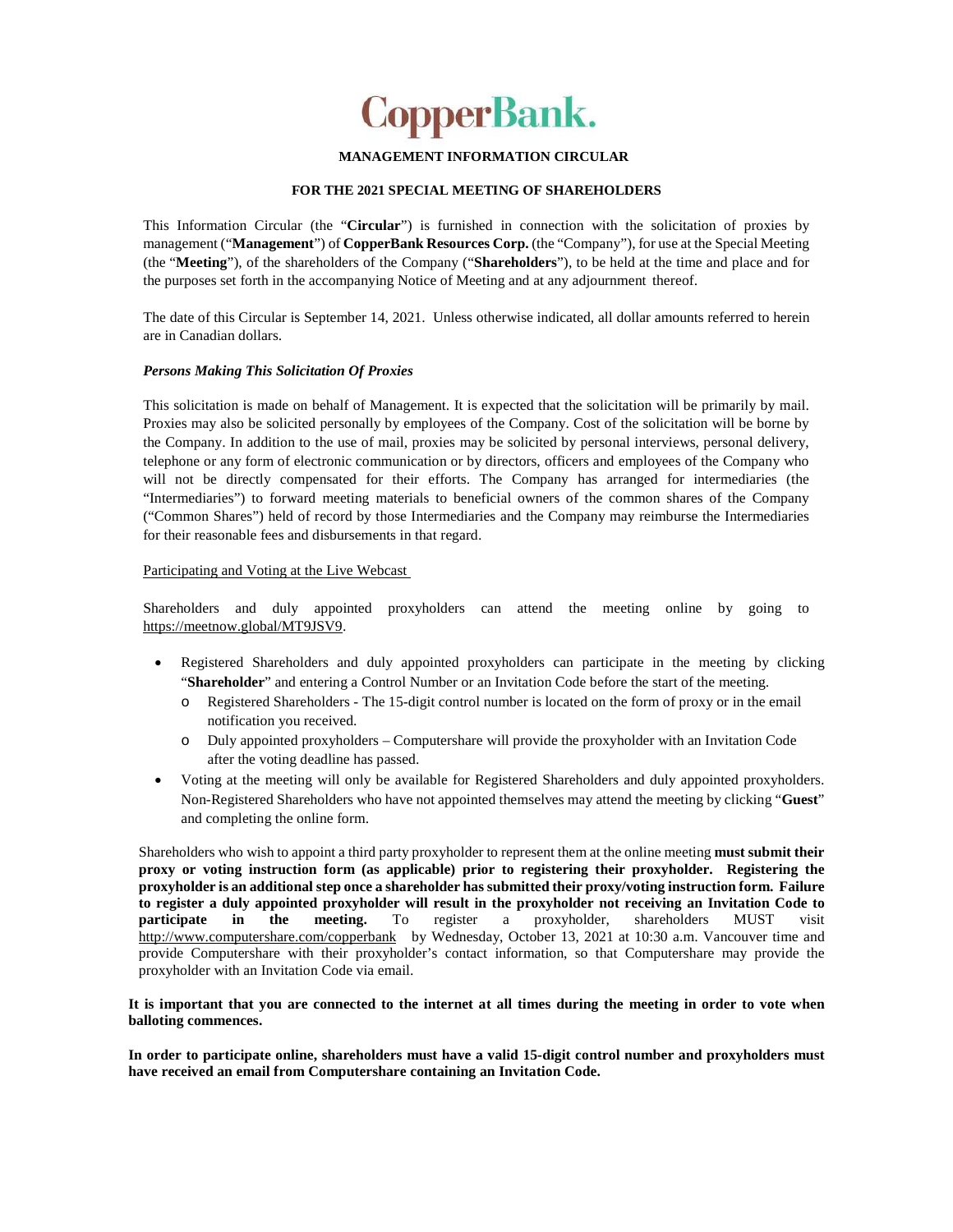#### Participating at the Meeting

The meeting will be hosted online by way of a live webcast. Shareholders will not be able to attend the meeting in person. A summary of the information shareholders will need to attend the online meeting is provided below. The meeting will begin at 10:30 a.m. Vancouver time on October 15, 2021.

- Registered Shareholders (as defined in this Circular under the heading "Voting at the Meeting") that have a 15-digit control number, along with duly appointed proxyholders who were assigned an Invitation Code by Computershare Trust Company of Canada / Computershare Investor Services Inc. ("Computershare") (see details under the heading "Appointment of Proxies"), will be able to vote and submit questions during the meeting. To do so, please go to https://meetnow.global/MT9JSV9 prior to the start of the meeting to login. Click on "Shareholder" and enter your 15-digit control number or click on "Invitation Code" and enter your Invitation Code. Non-Registered Shareholders (as defined in this Circular under the heading "Non-Registered Shareholders") who have not appointed themselves to vote at the meeting, may login as a guest, by clicking on "Guest" and complete the online form.
- United States Beneficial holders: To attend and vote at the virtual Meeting, you must first obtain a valid legal proxy from your broker, bank or other agent and then register in advance to attend the Meeting. Follow the instructions from your broker or bank included with these proxy materials, or contact your broker or bank to request a legal proxy form. After first obtaining a valid legal proxy from your broker, bank or other agent, to then register to attend the Meeting, you must submit a copy of your legal proxy to Computershare or by email USlegalproxy@computershare.com. Requests for registration should be directed to:

Computershare 100 University Avenue 8 th Floor Toronto, Ontario M5J 2Y1 OR Email at USlegalproxy@computershare.com

Requests for registration must be labeled as "Legal Proxy" and be received no later than June 14, 2021 by 10:00 a.m. Vancouver time. You will receive a confirmation of your registration by email after we receive your registration materials. You may attend the Meeting and vote your shares at https://meetnow.global/MT9JSV9 during the meeting. Please note that you are required to register your appointment at http://www.computershare.com/copperbank.

- Non-Registered Shareholders who do not have a 15-digit control number or Invitation Code will only be able to attend as a guest which allows them listen to the meeting however will not be able to vote or submit questions. Please see the information under the heading "Non-Registered Shareholders" for an explanation of why certain shareholders may not receive a form of proxy.
- If you are using a 15-digit control number to login to the online meeting and you accept the terms and conditions, you will be revoking any and all previously submitted proxies. However, in such a case, you will be provided the opportunity to vote by ballot on the matters put forth at the meeting. If you DO NOT wish to revoke all previously submitted proxies, do not accept the terms and conditions, in which case you can only enter the meeting as a guest.
- If you are eligible to vote at the meeting, it is important that you are connected to the internet at all times during the meeting in order to vote when balloting commences. It is your responsibility to ensure connectivity for the duration of the meeting.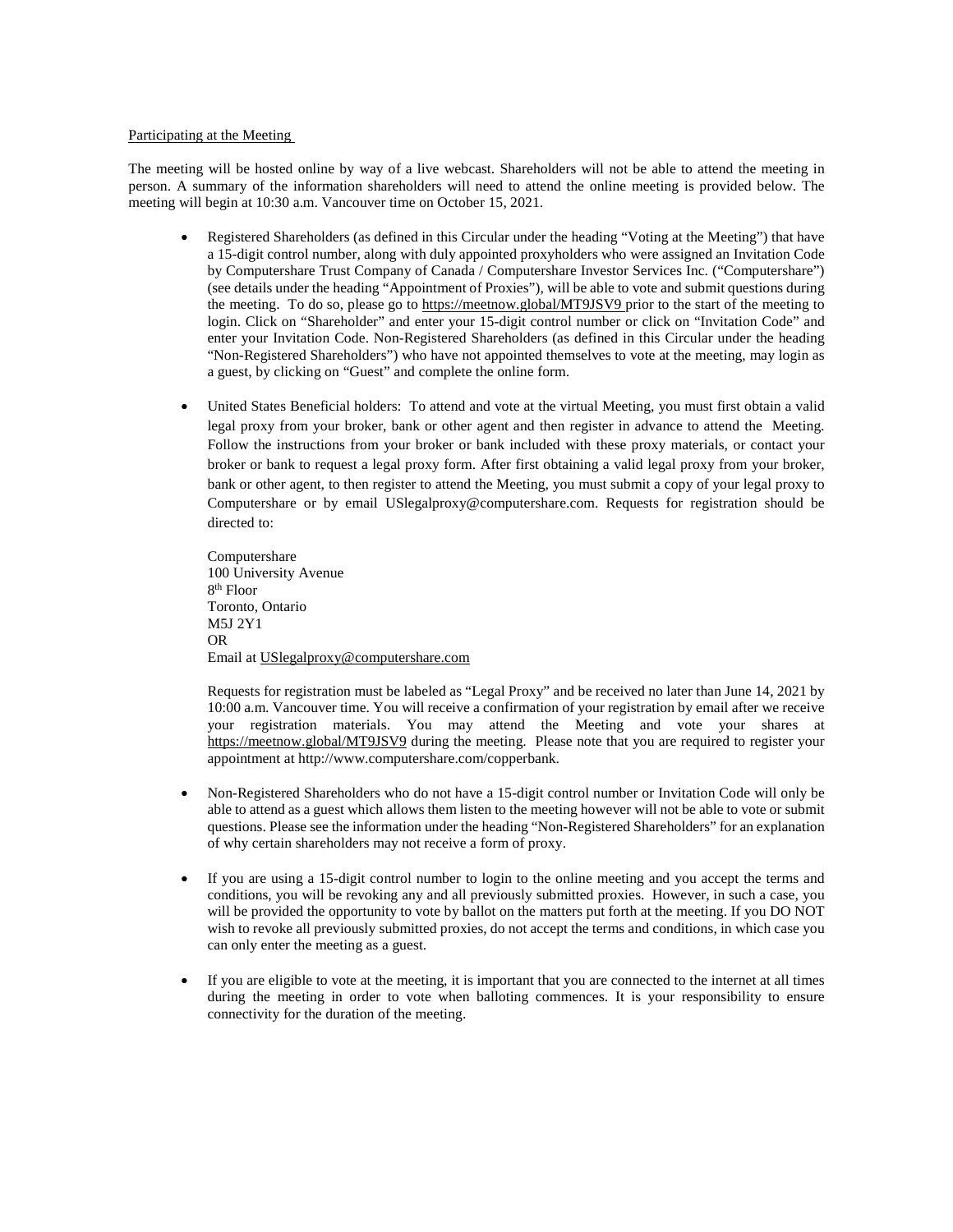#### Voting at the Meeting

A registered shareholder of common shares of the Company (a "**Registered Shareholder**"), or a Non-Registered Shareholder who has appointed themselves or a third party proxyholder to represent them at the meeting, will appear on a list of shareholders prepared by Computershare, the transfer agent and registrar for the meeting. To have their common shares voted at the meeting, each Registered Shareholder or proxyholder will be required to enter their control number or Invitation Code provided by Computershare at https://meetnow.global/MT9JSV9 prior to the start of the meeting. In order to vote, Non-Registered Shareholders who appoint themselves as a proxyholder **MUST** register with Computershare at http://www.computershare.com/copperbank **after** submitting their voting instruction form in order to receive an Invitation Code (please see the information under the headings "Appointment of Proxies" below for details).

#### Appointment of Proxies

Shareholders who wish to appoint a third-party proxyholder to represent them at the online meeting **must submit their proxy or voting instruction form (if applicable) prior to registering your proxyholder. Registering your proxyholder is an additional step once you have submitted your proxy or voting instruction form. Failure to register the proxyholder will result in the proxyholder not receiving an Invitation Code to participate in the meeting.** To register a proxyholder, shareholders MUST visit http://www.computershare.com/copperbank by Wednesday, October 13, 2021 at 10:30 a.m. (Vancouver time) and provide Computershare with their proxyholder's contact information, so that Computershare may provide the proxyholder with an Invitation Code via email.

A proxy can be submitted to Computershare either in person, or by mail or courier, to 100 University Avenue, 8th Floor, Toronto, Ontario, M5J 2Y1, or via the internet at www.investorvote.com. The proxy must be deposited with Computershare by no later than 10:30 a.m. Vancouver time on Wednesday, October 13, 2021, or if the meeting is adjourned or postponed, not less than 48 hours, excluding Saturdays, Sundays and statutory holidays, before the commencement of such adjourned or postponed meeting. If a shareholder who has submitted a proxy attends the meeting via the webcast and has accepted the terms and conditions when entering the meeting online, any votes cast by such shareholder on a ballot will be counted and the submitted proxy will be disregarded.

Without an Invitation Code, proxyholders will not be able to vote at the meeting.

#### **Voting by Proxy and Exercise of Discretion**

On any poll, the persons named in the enclosed Proxy will vote the Common Shares in respect of which they are appointed and, where directions are given by the Shareholder in respect of voting for or against any resolution, will do so in accordance with such direction.

**In the absence of any direction in the Proxy, it is intended that such Common Shares will be voted in favour of the motions proposed to be made at the Meeting and for the election of the Management nominees for directors and auditor, as stated under the headings in the Circular.** The Proxy enclosed, when properly signed, confers discretionary authority with respect to amendments or variations to any matters which may properly be brought before the Meeting. At the time of printing of the Circular, Management is not aware that any such amendments, variations or other matters are to be presented for action at the Meeting. However, if any other matters which are not now known to Management should properly come before the Meeting, the Proxies hereby solicited will be exercised on such matters in accordance with the best judgment of the nominee.

#### **Revocation Of Proxies**

Any registered Shareholder who has returned a Proxy may revoke it at any time before it has expired. In addition to revocation in any other manner permitted by law, a Shareholder may revoke a Proxy either by (a) signing a Proxy bearing a later date and depositing it at the place and within the time aforesaid, or (b) signing and dating a written notice of revocation (in the same manner as the Proxy is required to be executed as set out in the notes to the Proxy) and either depositing it at the place and within the time aforesaid or with the Chairman of the Meeting on the day of the Meeting or on the day of any adjournment thereof, or (c) registering with the scrutineer at the Meeting as a Shareholder present in person, whereupon such Proxy shall be deemed to have been revoked**. Only Registered Shareholders have the right to revoke a Proxy. Non-Registered Shareholders Holders who wish to change their vote must arrange for their respective Intermediaries to revoke the Proxy on their behalf.**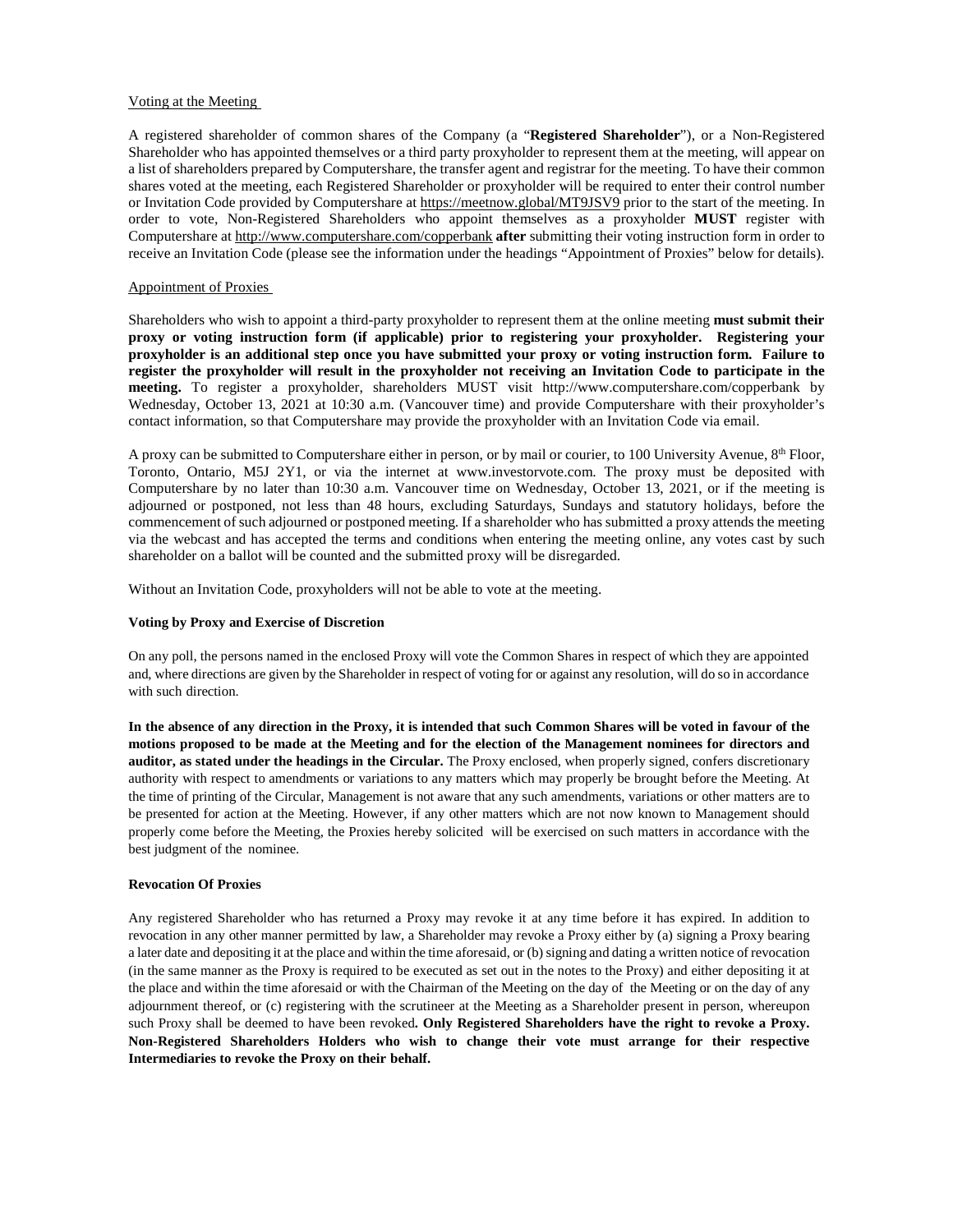#### **INTEREST OF CERTAIN PERSONS IN MATTERS TO BE ACTED UPON**

Other than as disclosed elsewhere in the Circular, none of the directors or senior officers of the Company, no proposed nominee for election as a director of the Company, none of the persons who have been directors or senior officers of the Company since the commencement of the Company's last completed financial year and no associate or affiliate of any of the foregoing persons has any material interest, direct or indirect, by way of beneficial ownership of securities or otherwise, in any matter to be acted upon at the Meeting.

## **VOTING SHARES AND PRINCIPAL HOLDERS THEREOF**

The authorized capital of the Company consists of an unlimited number of Common Shares without par value. As at September 14, 2021, there are 83,984,838 Common Shares issued and outstanding. Each Common Share carries the right to one vote. At a general meeting of the Company, on a show of hands, every Shareholder present in person shall have one vote and, on a poll, every Shareholder shall have one vote for each Common Share of which he or she is the holder.

Only Shareholders of record on the close of business on September 14, 2021, who either personally attend the Meeting or who complete and deliver a Proxy in the manner and subject to the provisions set out under the heading "Proxy Instructions" will be entitled to have his or her Common Shares voted at the Meeting or any adjournment thereof.

To the knowledge of the directors and senior officers of the Company there are no persons who, directly or indirectly, exercise control or direction over Common Shares carrying more than l0% of the voting rights attached to all outstanding Common Shares.

The above information was supplied to the Company by the Shareholders and from the insider reports available at www.sedi.com.

#### **SECURITIES AUTHORIZED FOR ISSUANCE UNDER EQUITY COMPENSATION PLANS**

The only equity compensation plan which the Company has in place is the Stock Option Plan adopted by the board of directors of the Company (the "**Board**") in 2014 (the "**Legacy Stock Option Plan**") which is administered by the Board. The Legacy Stock Option Plan provides that the number of Common Shares issuable under the Legacy Stock Option Plan, together with all of the Company's other previously established or proposed share compensation arrangements may not exceed 10% of the total number of issued and outstanding Common Shares. The Company does not plan to make any grants under its Legacy Stock Option Plan going forward.

At the Meeting the Company is seeking approval for its long term incentive plan. Awards granted under the long term incentive plan may consist of Options, RSUs, DSUs and PSUs.

| <b>Plan Category</b>                                                           | Number of securities to be<br>issued upon exercise of<br>outstanding options, warrants<br>and rights | Weighted-average<br>exercise price of<br>outstanding options,<br>warrants and rights | Number of securities remaining<br>available for future issuance under<br>equity compensation plans<br>(excluding securities reflected in<br>column(a)) |
|--------------------------------------------------------------------------------|------------------------------------------------------------------------------------------------------|--------------------------------------------------------------------------------------|--------------------------------------------------------------------------------------------------------------------------------------------------------|
| Equity compensation<br>plans approved by<br>securityholders                    | 5,587,500 Common<br><b>Shares</b>                                                                    | \$0.31                                                                               | 2,810,983 Common Shares                                                                                                                                |
| Equity compensation<br>plans not approved by<br>securityholders <sup>(1)</sup> | N/A                                                                                                  | N/A                                                                                  | N/A                                                                                                                                                    |
| Total                                                                          | 5,587,500 Common<br><b>Shares</b>                                                                    | \$0.31                                                                               | 2,810,983 Common Shares                                                                                                                                |

 $(1)$  The Company does not have any warrants or rights outstanding under any equity compensation plans.

Based on the Company's issued and outstanding common shares of 83,984,838 Common Shares as at September 14, 2021.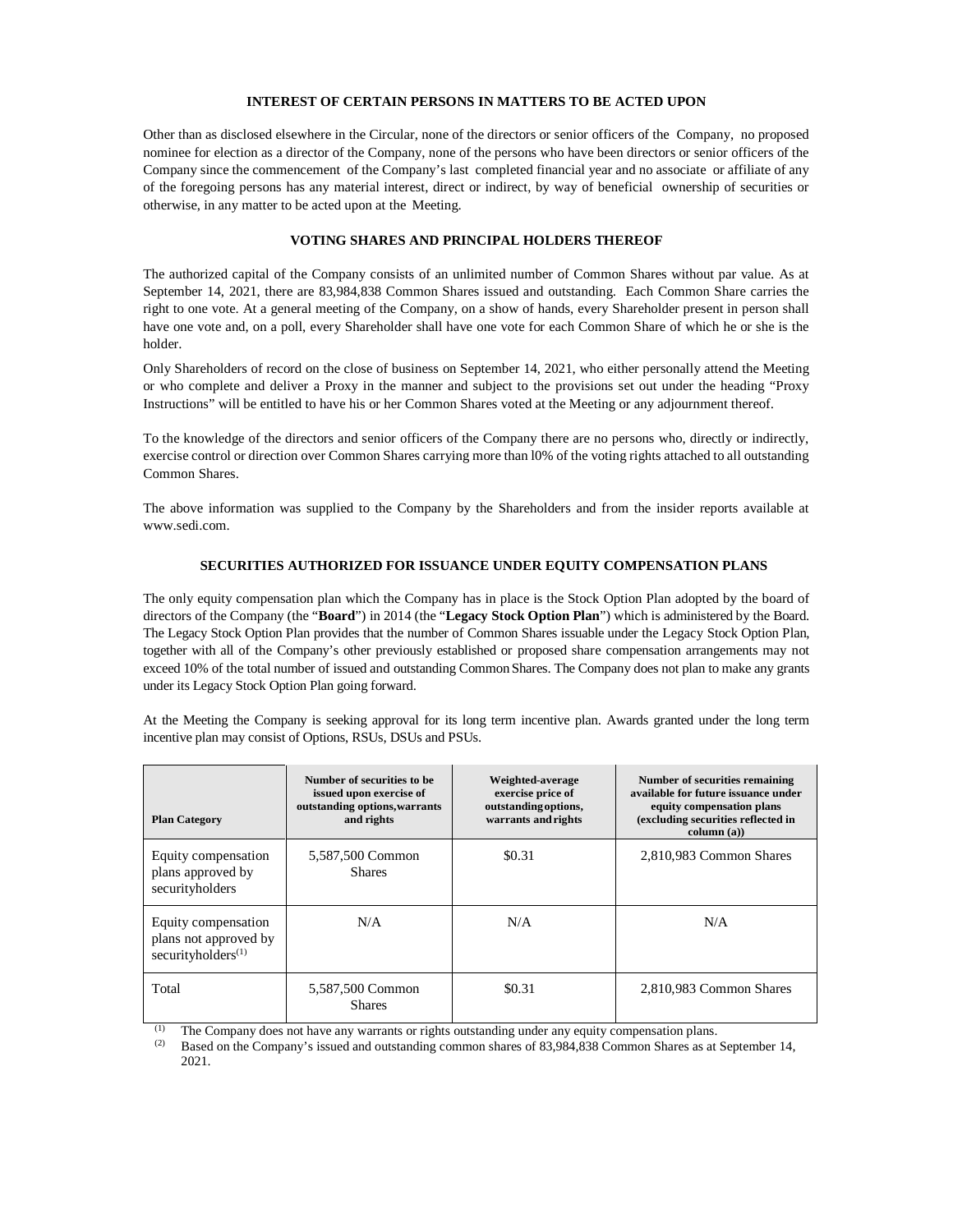#### **INDEBTEDNESS OF DIRECTORS, EXECUTIVE OFFICERS AND SENIOR OFFICERS**

No person who is or at any time during the most recently completed financial year was a director, executive officer or senior officer of the Company, no proposed nominee for election as a director of the Company, and no associate of any of the foregoing persons has been indebted to the Company at any time since the commencement of the Company's last completed financial year. No guarantee, support agreement, letter of credit or other similar arrangement or understanding has been provided by the Company at any time since the beginning of the most recently completed financial year with respect to any indebtedness of any such person.

## **INTEREST OF INFORMED PERSONS IN MATERIAL TRANSACTIONS**

Other than as previously disclosed in the Circular, no informed person (a director, officer or holder of 10% of more of the Common Shares) or proposed nominee for election as a director of the Company or any associate or affiliate of any such informed person or proposed nominee, has any material interest, direct or indirect, in any material transaction since the commencement of the Company's last completed financial year or in any proposed transaction, which, in either case, has materially affected or will materially affect the Company.

#### **PARTICULARS OF MATTERS TO BE ACTED UPON**

#### **Approval of Long Term Incentive Plan**

On September 2, 2021, the Board adopted a long term incentive plan (the "**LTIP**") which provides for the granting of deferred share units ("**DSU**"), restricted share units ("**RSU**"), performance share units ("**PSU**") and stock options ("**Options**" and together with DSUs, RSUs, PSUs "**Awards**").

Under the terms of the LTIP, the Board, or if authorized by the Board, a committee of the Company, may grant Awards to eligible participants, being directors, officers, senior executives, consultants, management company employees and other employees of the Company or a subsidiary. Awards may be granted at any time and from time to time in order to (i) increase participants' interest in the Company welfare; (ii) provide incentives for participants to continue their services; (iii) reward participants for their performance of services; and (iv) provide a means through which the Company may attract and retain people to enter its employment. Participation in the LTIP is voluntary and, if an eligible participant agrees to participate, the grant of Awards will be evidenced by a grant agreement with each such participant. The interest of any participant in any Award is not assignable or transferable, whether voluntary, involuntary, by operation of law or otherwise, except upon the death of the participant.

The LTIP provides that appropriate adjustments, if any, will be made by the Board in connection with a reclassification, reorganization or other change to the Common Shares, consolidation, distribution, merger or amalgamation, in the Common Shares issuable or amounts payable to preclude a dilution or enlargement of the benefits under the LTIP. In the event that a participant receives Common Shares in satisfaction of an Award during a black-out period, such participant shall not be entitled to sell or otherwise dispose of such Common Shares until such black-out period has expired.

The maximum number of Common Shares reserved for issuance under the LTIP (with any other share-based compensation arrangement, including the Legacy Stock Option Plan) will be 19,296,967, representing 20% of the aggregate number of Common Shares issued and outstanding on the date of the Meeting.

In addition, at all times when the Company is listed on the TSXV: (i) the total number of Common Shares which may be reserved for issuance to any one eligible participant under the LTIP together with all of the Company's other previously established or proposed share-based compensation arrangements shall not exceed 5% of the issued and outstanding Common Shares on the grant date (on a non-diluted basis); (ii) the aggregate number of Awards which may be granted to any one eligible participant under the LTIP in any 12 month period must not exceed 5% of the issued and outstanding Common Shares calculated on the grant date (on a non-diluted basis) (iii) the aggregate number of Awards to any one eligible participant that is a consultant of the Company in any 12 month period must not exceed 2% of the issued Common Shares calculated at the first such grant date; (iv) the aggregate number of Options to all persons retained to provide investor relations activities must not exceed 2% of the issued Common Shares in any 12 month period calculated at the first such grant date (and including any eligible participant that performs investor relations activities and/or whose role or duties primarily consist of investor relations activities); (v) Options granted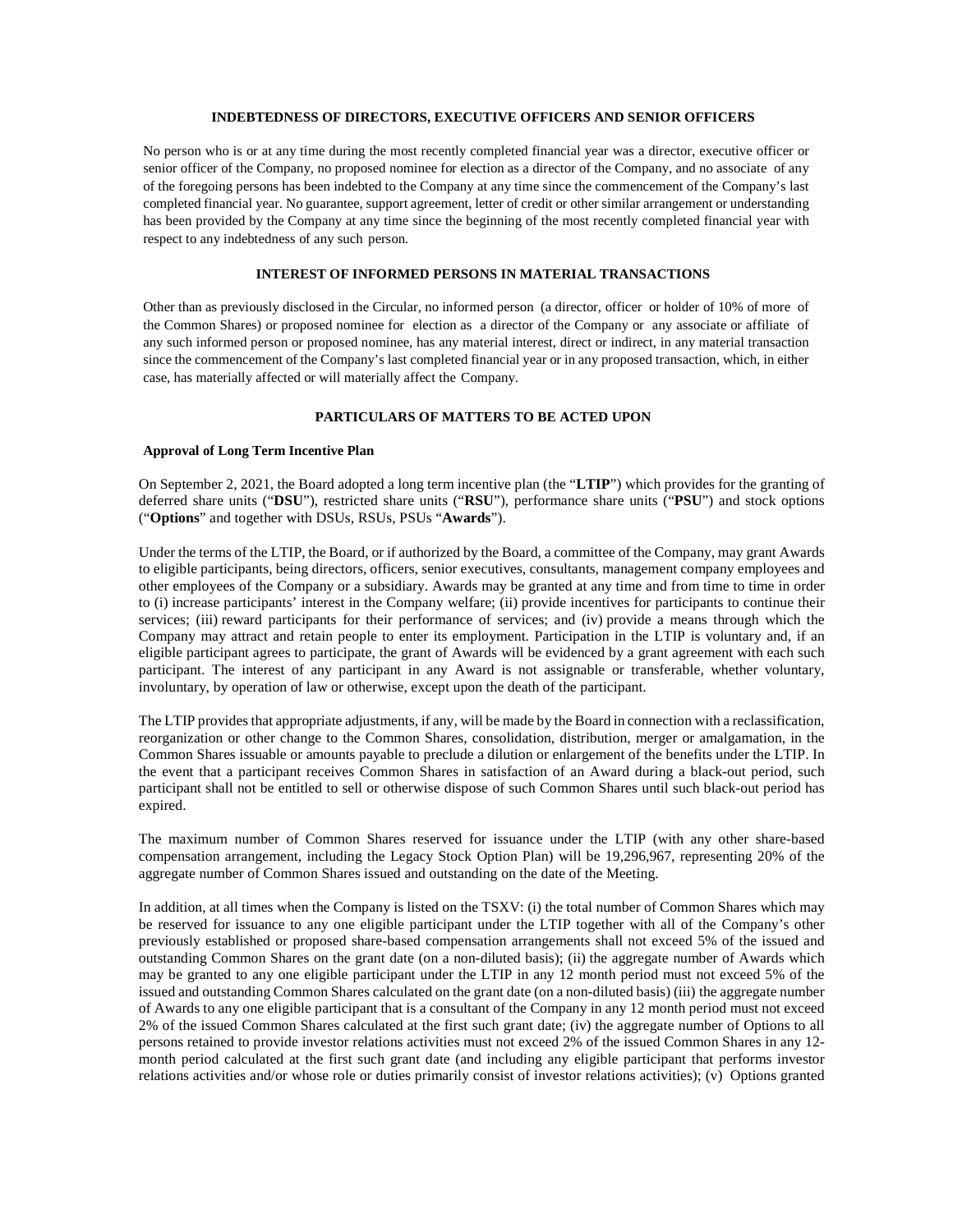to any person retained to provide investor relations activities must vest in a period of not less than 12 months from the date of grant of the Award; and (vi) the aggregate number of Common Shares issuable to all eligible participants under the plan must not exceed 19,296,967 which represents 20% of the issued and outstanding Common Shares on the date of the Meeting.

Unless the Board determines otherwise, the LTIP provides that Options will vest as to 1/2 following the first anniversary of the date of such grant and 1/2 following the second anniversary of the date of such grant. The exercise price of any Option shall be fixed by the Board when such Option is granted but shall be no less than the three-day volume weighted average trading price of the Common Shares on the CSE (or other recognized exchange, if applicable) on the day prior to the date of grant (the "**Market Value**"). An Option shall be exercisable during a period established by the Board, which shall commence on the date of the grant and shall terminate no later than five years after the date of granting the Option, or such shorter period of time as the Board may determine. The LTIP will provide that the exercise period shall automatically be extended if the date on which such Option is scheduled to terminate shall fall during a black-out period. In such cases, the extended exercise period shall terminate 10 business days following the last day of the blackout-period.

With respect to RSUs, unless otherwise approved by the Board and except as otherwise provided in a participant's grant agreement or any other provision of the LTIP, RSUs will vest as to 1/2 each on the first and second anniversary date of their grant. With respect to PSUs, unless otherwise approved by the Board and except as otherwise provided in a participant's grant agreement or any other provision of the LTIP, PSUs will vest subject to performance and time vesting.

With respect to DSUs, unless otherwise specified in the grant agreement, DSUs shall vest on the last day of the fiscal year for which they are granted. In the event that a termination date falls before the last day of the relevant fiscal year, one-twelfth of the DSUs granted for such fiscal year will vest for each completed month in that fiscal year prior to the DSU termination date and all remaining unvested DSUs will be forfeited on the DSU termination date and have no further value.

DSUs granted to non-director DSU participants will vest to the extent of one-third thereof on each of the first, second and third anniversaries following the year in which the date of the grant falls, provided that the non-director DSU participant continues to (i) be employed by the Company and (ii) at all times following the date of the grant to beneficially own, directly or indirectly, and control at least the same number of Common Shares as he or she beneficially owned, directly or indirectly, and controlled on the date of the grant. On a non-director DSU participant's DSU termination date, all remaining unvested DSUs will be forfeited on the DSU termination date and have no further value.

The following table describes the impact of certain events upon the rights of holders of Awards under the LTIP, including termination for cause, resignation, termination other than for cause, retirement and death, subject to the terms of a participant's employment agreement:

| <b>Event Provisions</b>                    | <b>Provisions</b>                                                                                                                                                                                                                                                                                                             |  |  |
|--------------------------------------------|-------------------------------------------------------------------------------------------------------------------------------------------------------------------------------------------------------------------------------------------------------------------------------------------------------------------------------|--|--|
| <b>Termination for</b>                     | Immediate forfeiture of all vested and unvested Awards.                                                                                                                                                                                                                                                                       |  |  |
| cause                                      |                                                                                                                                                                                                                                                                                                                               |  |  |
| <b>Resignation</b>                         | Forfeiture of all unvested Awards and the earlier of the original expiry<br>date and 90 days after resignation to exercise vested Awards, or such longer period<br>as the Board may determine in its sole discretion (provided that such Awards expire<br>no later than one year from the effective date of the resignation). |  |  |
| <b>Termination other</b><br>than for cause | Subject to the terms of the grant or as determined by the Board, upon a participant's<br>termination without cause, the number of Awards that may vest is subject to pro-<br>ration over the applicable performance or vesting period.                                                                                        |  |  |
| <b>Retirement</b>                          | Forfeiture of all unvested Awards and the earlier of the original expiry<br>date and 360 days after retirement to exercise vested Awards.                                                                                                                                                                                     |  |  |
| Death                                      | All unvested Awards will vest and may be exercised within 360 days after death.                                                                                                                                                                                                                                               |  |  |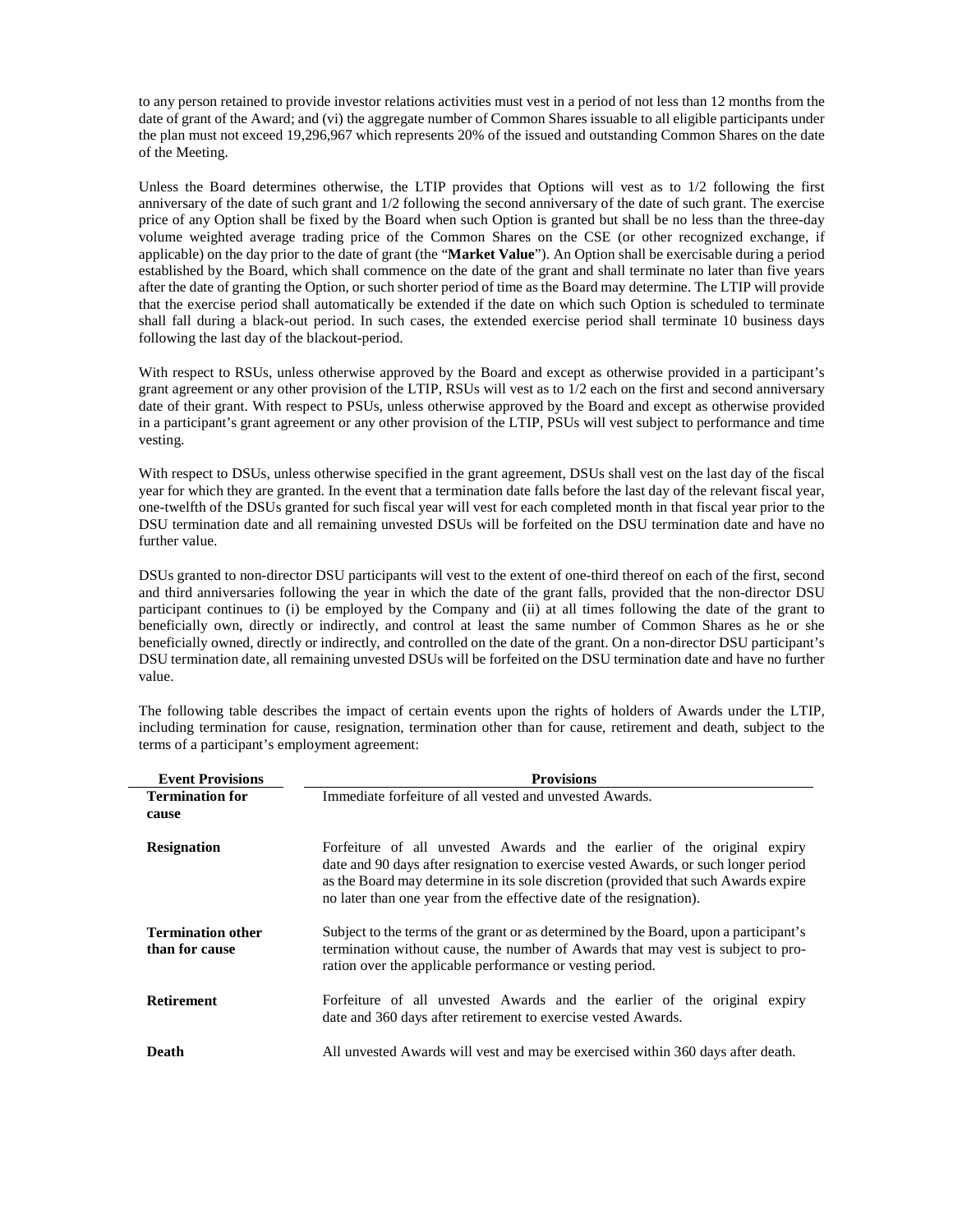In connection with a change of control of the Company, the Board will take such steps as are reasonably necessary or desirable to cause the conversion or exchange or replacement of outstanding Awards into, or for, rights or other securities of substantially equivalent (or greater) value in the continuing entity; provided that the Board may accelerate the vesting of Awards if: (i) the required steps to cause the conversion or exchange or replacement of Awards are impossible or impracticable to take or are not being taken by the parties required to take such steps (other than the Board); or (ii) the Board has entered into an agreement which, if completed, would result in a change of control and the counterparty or counterparties to such agreement require that all outstanding Awards be exercised immediately before the effective time of such transaction or terminated on or after the effective time of such transaction. If a participant is terminated without cause or resigns for cause during the 12 month period following a change of control, or after the Board has signed a written agreement to effect a change of control but before the change of control is completed, then any unvested Awards will immediately vest and may be exercised within 30 days of such date.

The Board may, in its sole discretion, suspend or terminate the LTIP at any time, or from time to time, amend, revise or discontinue the terms and conditions of the LTIP or of any Award granted under the LTIP and any grant agreement relating thereto, subject to any required regulatory and stock exchange approval, provided that such suspension, termination, amendment, or revision will not adversely alter or impair any Award previously granted except as permitted by the terms of the LTIP or as required by applicable laws.

The Board may amend the LTIP or any Award at any time without the consent of a participant; provided that such amendment shall (i) not adversely alter or impair any Award previously granted, except as permitted by the terms of the LTIP; (ii) be in compliance with applicable law and subject to any regulatory approvals including, where required, the approval of the CSE; and (iii) be subject to shareholder approval, where required by law, the requirements of the CSE or the LTIP; provided, however, that shareholder approval shall not be required for the following amendments and the Board may make any changes which may include but are not limited to:

- amendments of a general housekeeping or clerical nature that, among others, clarify, correct or rectify any ambiguity, inconsistency, defective provision, error or omission in the LTIP;
- changes that alter, extend or accelerate the terms of exercise, vesting or settlement applicable to any Award;
- a change to the eligible participants or assignability provisions under the LTIP,
- any amendment regarding the effect of termination of a participant's employment or engagement;
- any amendment to add or amend provisions relating to the granting of cash-settled Awards, provision of financial assistance or clawbacks;
- any amendment regarding the administration of the LTIP;
- any amendment necessary to comply with applicable law or the requirements of any regulatory body; and
- any other amendment that does not require the approval of the shareholders, provided that the alteration, amendment or variance does not:
	- o increase the maximum number of Common Shares issuable under the LTIP, other than pursuant to the adjustment provisions:
	- o reduce the exercise price of any Award held by an insider of the Company, other than pursuant to the adjustment provisions;
	- o introduce non-employee directors as eligible participants on a discretionary basis or increases the existing limits imposed on non-employee director participation;
	- o remove or exceed the insider participation limit; or
	- o amend the amendment provisions of the LTIP.

Note that any options to acquire Common Shares currently outstanding under the Legacy Stock Option Plan will continue to be governed by the terms of such plan.

The text of the LTIP is available for review by any Shareholder up until the day preceding the Meeting at the Company's registered and records offices at 910 – 800 West Pender Street, Vancouver, British Columbia.

Shareholders will be asked at the Meeting to consider and, if deemed advisable, approve with or without variation the following resolution:

"**BE IT RESOLVED THAT** the long term incentive plan of the Company summarized in the Circular dated September 14, 2021 be and it is hereby approved, together with all equity compensation granted thereunder as at the date hereof, and that the Board be and they are hereby authorized, without further Shareholder approval, to carry out the intent of this resolution."

If this resolution is approved by Shareholders it is expected that the Board will in due course grant further Awards under